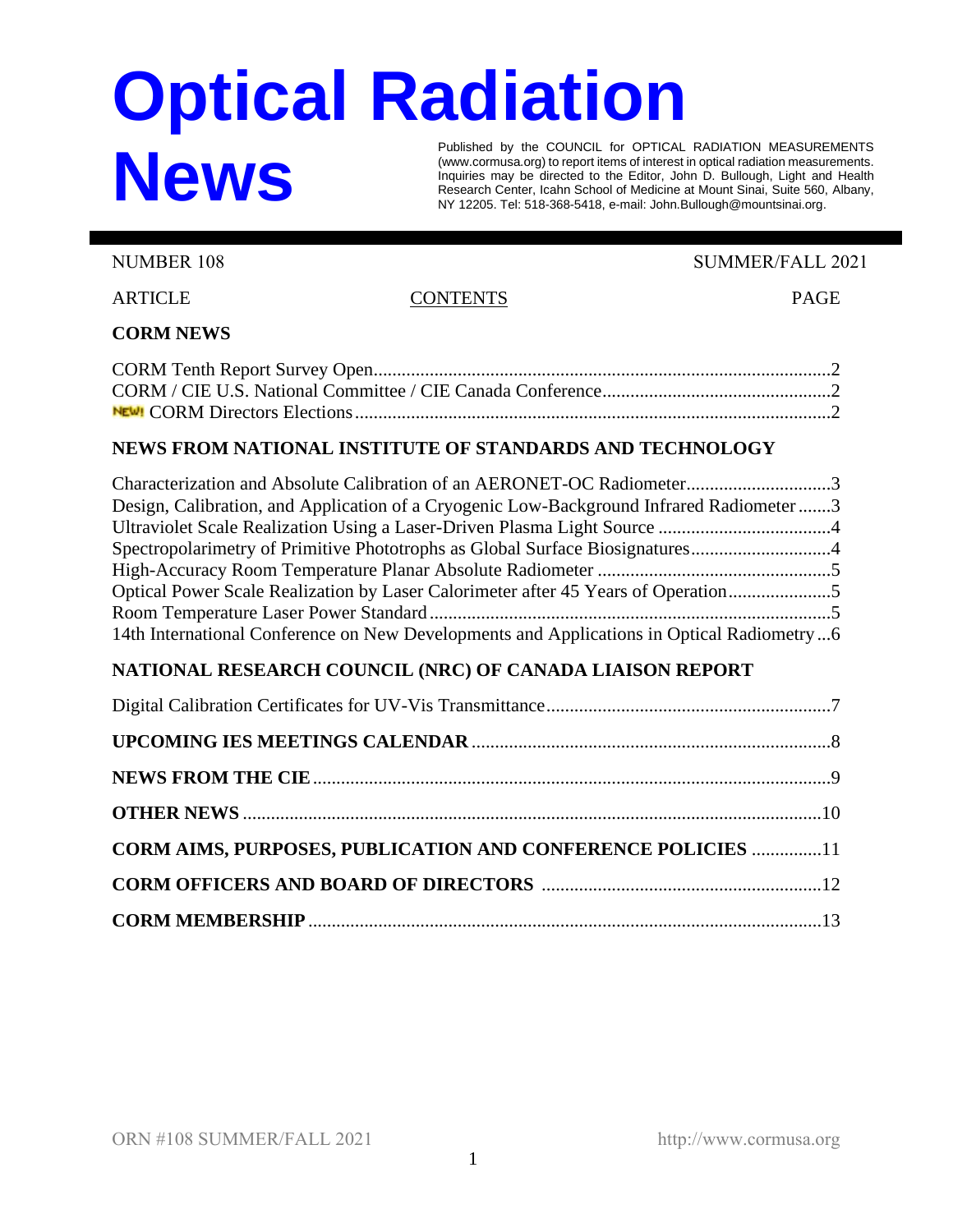

## **CORM NEWS**

#### **CORM Tenth Survey Open**

CORM regularly surveys the photometric and radiometric measurement communities to help provide national metrology institutes (NMIs) with information about pressing needs and trends for the measurement of light and optical radiation. The survey will take only a few minutes to complete, and will help NMIs define and develop programs to assist the metrology community. Your responses and contact information will not be shared with anyone. Those who complete the survey will be able to receive the results after the survey is closed, and will be entered into a drawing for a \$100 Amazon gift card. To participate in the survey, visit:

<https://forms.gle/nus4mVnc6rzqcf1eA>

#### **Joint CORM / U.S. / Canada CIE National Committee Conference**

The 2021 USNC annual meeting will be held virtually in conjunction with the Canadian National Committee of CIE (CNC) and the Council for Optical Radiation Measurements (CORM) during the week of 15 November 2021. For more details, visit:

<https://cormusa.org/news-events/>

#### **CORM Directors Elections**

The 2021 CORM Election of Directors is underway. The ballot was emailed to all CORM members on Monday, October 4, 2021. Please fill in and return the ballot before October 20, 2021. If you believe you are a CORM member but did not receive a ballot, or if you have any questions, please email: [secretary@cormusa.org.](mailto:secretary@cormusa.org)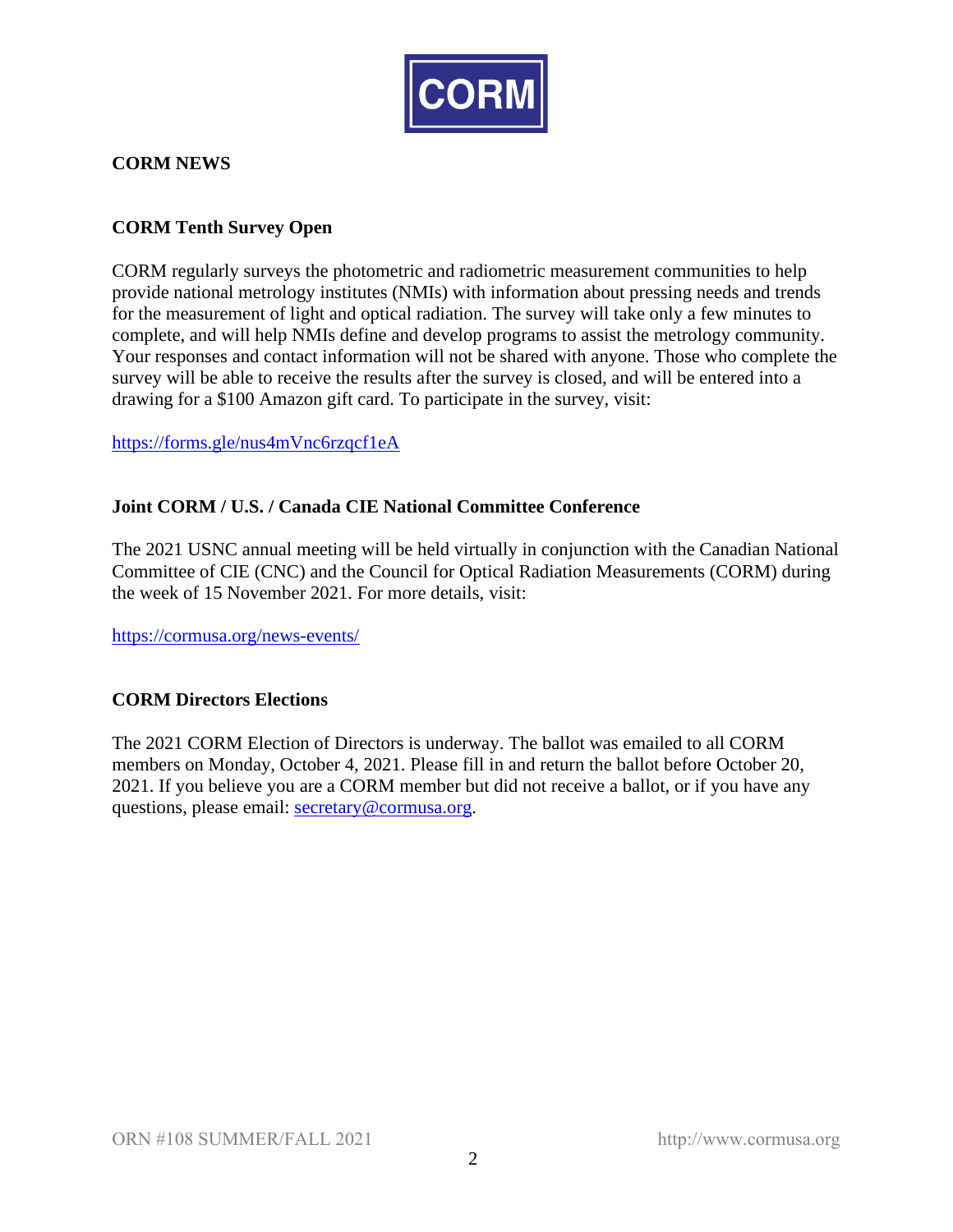# NIST

## **NEWS FROM THE NATIONAL INSTITUTE OF STANDARDS AND TECHNOLOGY**

### **Characterization and Absolute Calibration of an AERONET-OC Radiometer**

B. C. Johnson, Giuseppe Zibordi, Steven W. Brown, Michael E. Feinholz, Mikhail G. Sorokin, Ilya Slutsker, John T. Woodward, and Howard W. Yoon <https://doi.org/10.1364/AO.419766>

The Ocean Color component of the global Aerosol Robotic Network (AERONET-OC) utilizes CE-318 sun photometers modified for above-water radiometry from fixed structures such as oil rigs, lighthouses, and service platforms. Primarily, AERONET-OC measurements allow determination of the water-leaving radiance required for the validation of ocean color satellite data products. One instrument from the AERONET–OC network, identified as AERONET #080, was studied in this work. A laser-illuminated integrating sphere of known radiance enabled determination of the linearity with flux and absolute radiance responsivity at multiple wavelengths within seven of the AERONET #080 filter bands. We compared the results to calibrations from the AERONET facility at the Goddard Space Flight Center of the National Aeronautics and Space Administration and from the Joint Research Centre of the European Commission. These results agree within the estimated mean comparison uncertainty of 1.88 %  $(k=2)$ . We also assessed these results using calibrated lamp-illuminated integrating spheres and observed a spectral dependence to the comparison results that is unexplained.

#### **Design, Calibration, and Application of a Cryogenic Low-Background Infrared Radiometer for Spectral Irradiance and Radiance Measurements from 4- to 20-μm Wavelength**

Simon G. Kaplan, Solomon I. Woods, Eric L. Shirley, Adriaan C. Carter, Timothy M. Jung, James E. Proctor, Dale R. Sears, Jinan Zeng <https://doi.org/10.1117/1.OE.60.3.034102>

We have constructed, calibrated, and tested a cryogenic low-background infrared (IR) radiometer for both spectral radiance and irradiance measurements over the 4- to 20-μm wavelength range. The primary purpose of the Missile Defense Transfer Radiometer (MDXR) is to measure absolute irradiance or radiance from cryogenic IR test chamber sources using a photoconductive Si:As blocked-impurity band (BIB) detector and a set of spectral filters. The MDXR also includes an absolute cryogenic radiometer (ACR) and a Fourier-transform spectrometer (FTS). For irradiance measurements, the ACR is used to provide the primary power scale for the BIB detector in conjunction with spectral filters, whereas the FTS/BIB configuration derives its scale from an internal blackbody source. The two measurement scales show agreement for the irradiance of highly collimated (<1 mrad) IR beams from  $10 - 13$  to  $10 - 8$  W /  $\mu$ m / cm2 within the combined relative uncertainties of 2.6% (coverage factor  $k = 1$ .) We have also calibrated the radiometer for radiance measurements using a large cavity fluid bath blackbody that overfills the spatial and angular extent of the radiometer entrance pupil. The radiometric calibration uncertainty analysis of the radiometer and its maintenance and stability are discussed.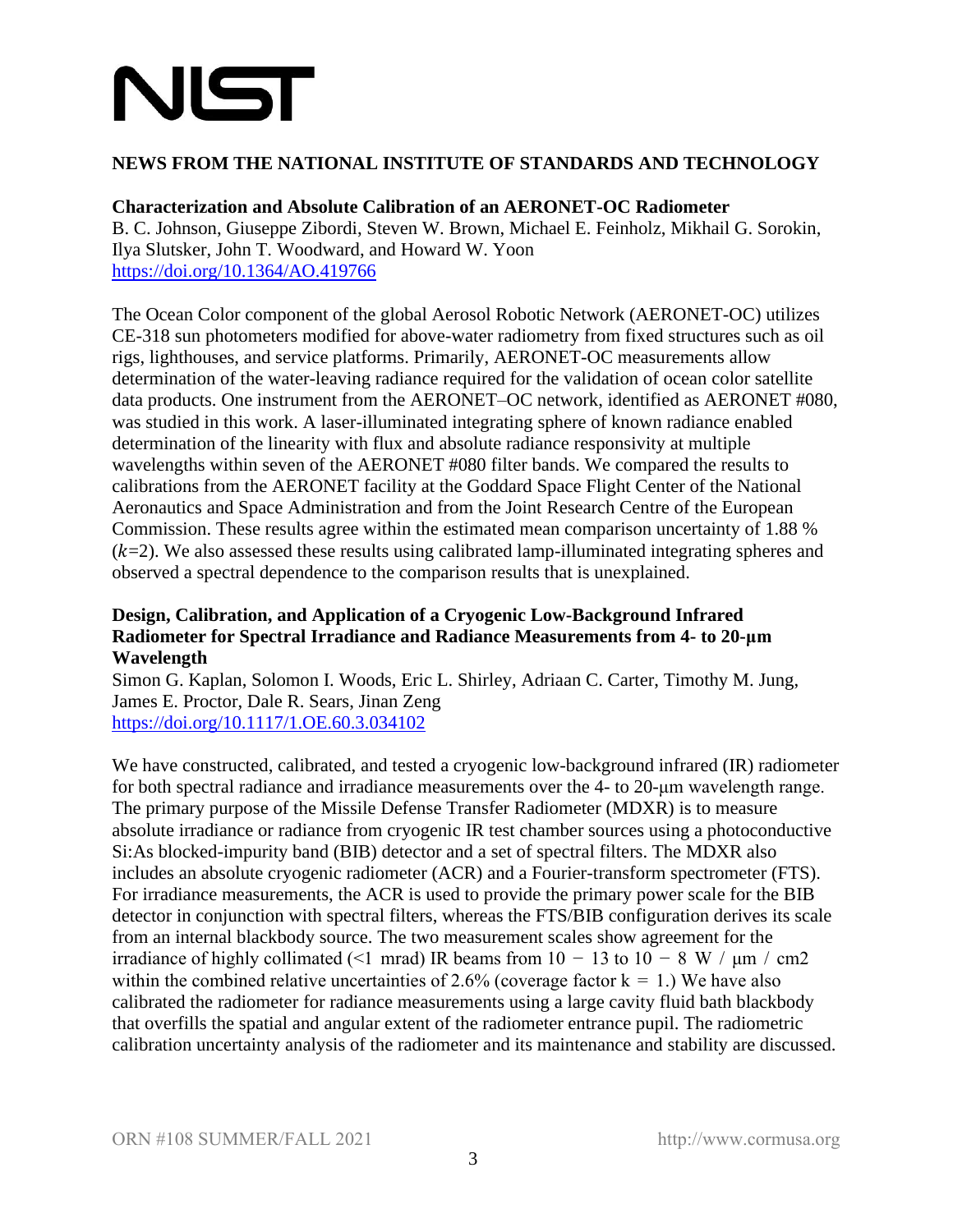## **Eliminating the Middleman: Ultraviolet Scale Realization Using a Laser-Driven Plasma Light Source**

Uwe Arp, Edward Hagley, and Robert Vest <https://doi.org/10.1364/AO.414700>

After we replaced the argon mini-arc with a laser-driven light source in the Ultraviolet Spectral Comparator Facility at the National Institute of Standards and Technology (NIST), we realized that the optical power should be sufficient to use the comparator system for absolute-cryogenic radiometry. Calibrating working standard detectors directly against an absolute-cryogenic radiometer in the system used for calibrations would eliminate all uncertainties resulting from the use of transfer standards, which were calibrated in a separate system using a different light source and optics. The transfer standards are the middlemen we refer to in the title. Any uncertainty caused by differences in bandpass, out-off-band radiation, spectral purity, collimation, or data interpolation would be removed. In the end, we successfully set up a twin system resembling the Ultraviolet Spectral Comparator Facility and used this system to perform a primary calibration of several photodiodes, based on an absolute-cryogenic radiometer. Using this system, we were able to reduce relative standard uncertainties at wavelengths below 220 nm from above 1 %  $(k=1)$  to below 0.5%. We refer to this system as the Ultraviolet Scale Realization Facility or UV-SRF.

#### **Spectropolarimetry of Primitive Phototrophs as Global Surface Biosignatures**

William B. Sparks, Mary Niki Parenteau, Robert E. Blankenship, Thomas A. Germer, Christian Herman Lucas Patty, Kimberly M. Bott, Charles M. Telesco, and Victoria S. Meadows <https://doi.org/10.1089/ast.2020.2272>

Photosynthesis is an ancient metabolic process that began on early Earth and offers plentiful energy to organisms that can utilize it such that that they achieve global significance. The potential exists for similar processes to operate on habitable exoplanets and result in observable biosignatures. Before the advent of oxygenic photosynthesis, the most primitive phototrophs, anoxygenic phototrophs, dominated surface environments on the planet. Here, we characterize surface polarization biosignatures associated with a diverse sample of anoxygenic phototrophs and cyanobacteria, examining both pure cultures and microbial communities from the natural environment. Polarimetry is a tool that can be used to measure the chiral signature of biomolecules. Chirality is considered a universal, agnostic biosignature that is independent of a planet's biochemistry, receiving considerable interest as a target biosignature for life-detection missions. In contrast to preliminary indications from earlier work, we show that there is a diversity of distinctive circular polarization signatures, including the magnitude of the polarization, associated with the variety of chiral photosynthetic pigments and pigment complexes of anoxygenic and oxygenic phototrophs. We also show that the apparent death and release of pigments from one of the phototrophs is accompanied by an elevation of the reflectance polarization signal by an order of magnitude, which may be significant for remotely detectable environmental signatures. This work and others suggest that circular polarization signals up to ∼1% may occur, significantly stronger than previously anticipated circular polarization levels. We conclude that global surface polarization biosignatures may arise from anoxygenic and oxygenic phototrophs, which have dominated nearly 80% of the history of our rocky, inhabited planet.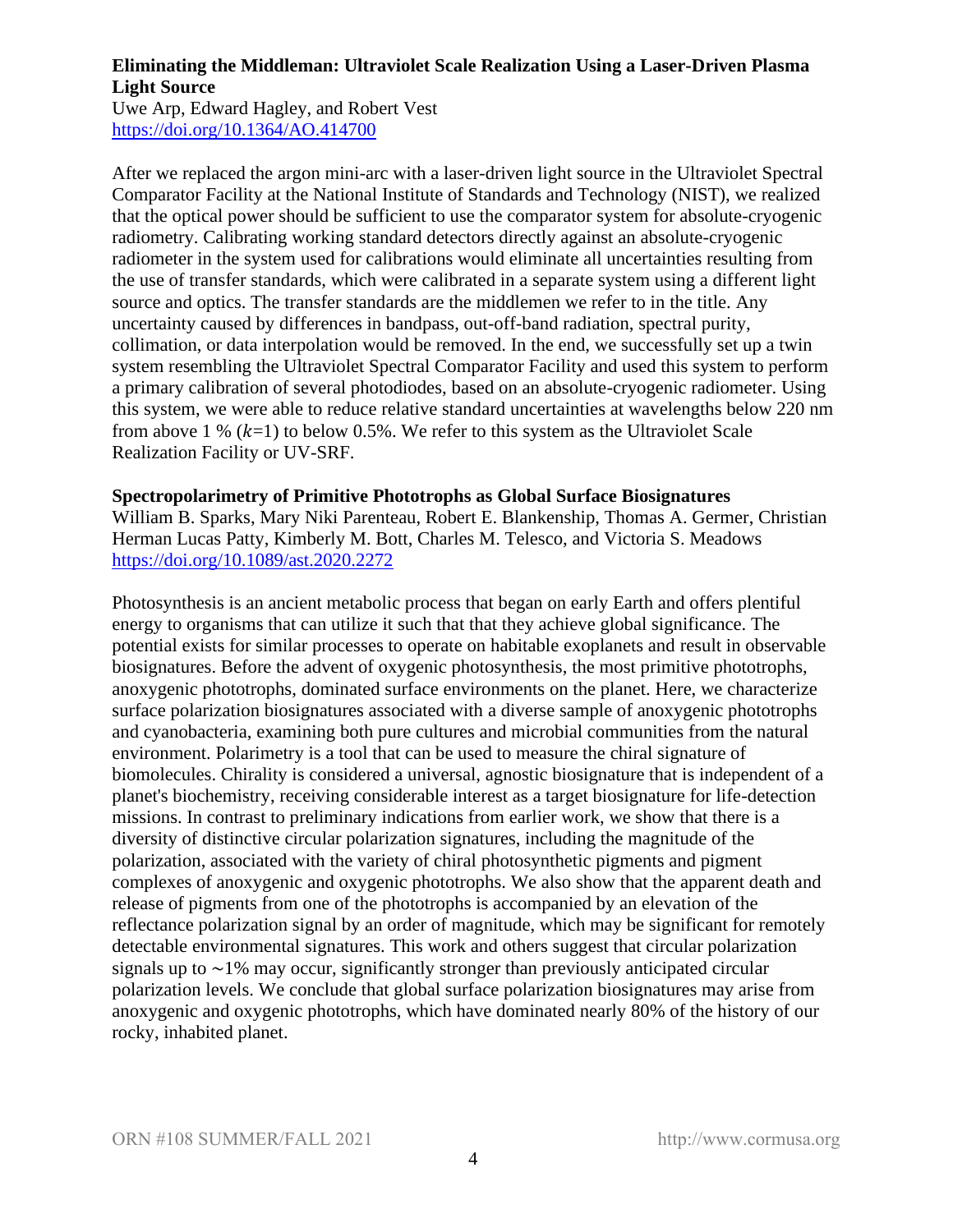#### **High-Accuracy Room Temperature Planar Absolute Radiometer Based on Vertically Aligned Carbon Nanotubes**

Anna K. Vaskuri, Michelle S. Stephens, Nathan A. Tomlin, Matthew T. Spidell, Christopher S. Yung, Andrew J. Walowitz, Cameron Straatsma, David Harber, and John H. Lehman <https://doi.org/10.1364/OE.427597>

We have developed a planar absolute radiometer for room temperature (PARRoT) that will replace the legacy C-series calorimeter as the free-space continuous-wave laser power detector standard at the National Institute of Standards and Technology (NIST). This instrument will lower the combined relative expanded measurement uncertainty  $(k=2)$  from 0.84 % to 0.13 %. PARRoT's performance was validated by comparing its response against a transfer standard silicon trap detector traceable to NIST's primary standard laser optimized cryogenic radiometer (LOCR) and against the C-series calorimeter. On average, these comparisons agreed to better than 0.008 % and 0.05 %, respectively.

#### **Optical Power Scale Realization by Laser Calorimeter after 45 Years of Operation** Matthew Spidell, Anna Vaskuri

<https://doi.org/10.6028/jres.126.011>

To calibrate laser power and energy meters, the National Institute of Standards and Technology (NIST) uses several detector-based realizations of the scale for optical radiant flux; these realizations are appropriate for specific laser power/energy ranges and optical coupling configurations. Calibrations from  $1 \mu W$  to  $2 W$  are currently based upon calorimeters. Validation by comparisons against other primary representations of the optical watt over the last two decades suggests the instruments operate well within their typical reported uncertainty level of 0.86 % with 95 % confidence. The dominant uncertainty contribution in the instrument is attributable to light scattered by the legacy window, which was not previously recognized. The inherent electro-optical inequivalence in the calorimeter's response was reassessed by thermal modeling to be 0.03 %. The principal contributions to the overall inequivalence were corrected, yielding a shift in scale representation under 0.2 % for typical calibrations. With updates in several uncertainty contributions resulting from this reassessment, the resulting combined expanded uncertainty  $(k = 2)$  is 0.84 %, which is essentially unchanged from the previous result provided to calibration customers.

# **Room Temperature Laser Power Standard Using a Microfabricated, Electrical Substitution Bolometer**

M. Stephens, C. S. Yung, N. A. Tomlin, A. Vaskuri, I. Ryger, M. Spidell, M. G. White, T. Jenkins, J. Landry, T. Sereke, and J. H. Lehman <https://doi.org/10.1063/5.0032366>

The design and performance of a room temperature electrical substitution radiometer for use as an absolute standard for measuring continuous-wave laser power over a wide range of wavelengths, beam diameters, and powers are described. The standard achieves an accuracy of 0.46% ( $k = 2$ ) for powers from 10 mW to 100 mW and 0.83% ( $k = 2$ ) for powers from 1 mW to 10 mW and can accommodate laser beam diameters (1/e 2 ) up to 11 mm and wavelengths from  $300 \text{ nm}$  to 2  $\mu$ m. At low power levels, the uncertainty is dominated by sensitivity to fluctuations in the thermal environment. The core of the instrument is a planar, silicon microfabricated bolometer with vertically aligned carbon nanotube absorbers, commercial surface mount thermistors, and an integrated heater. Where possible, commercial electronics and components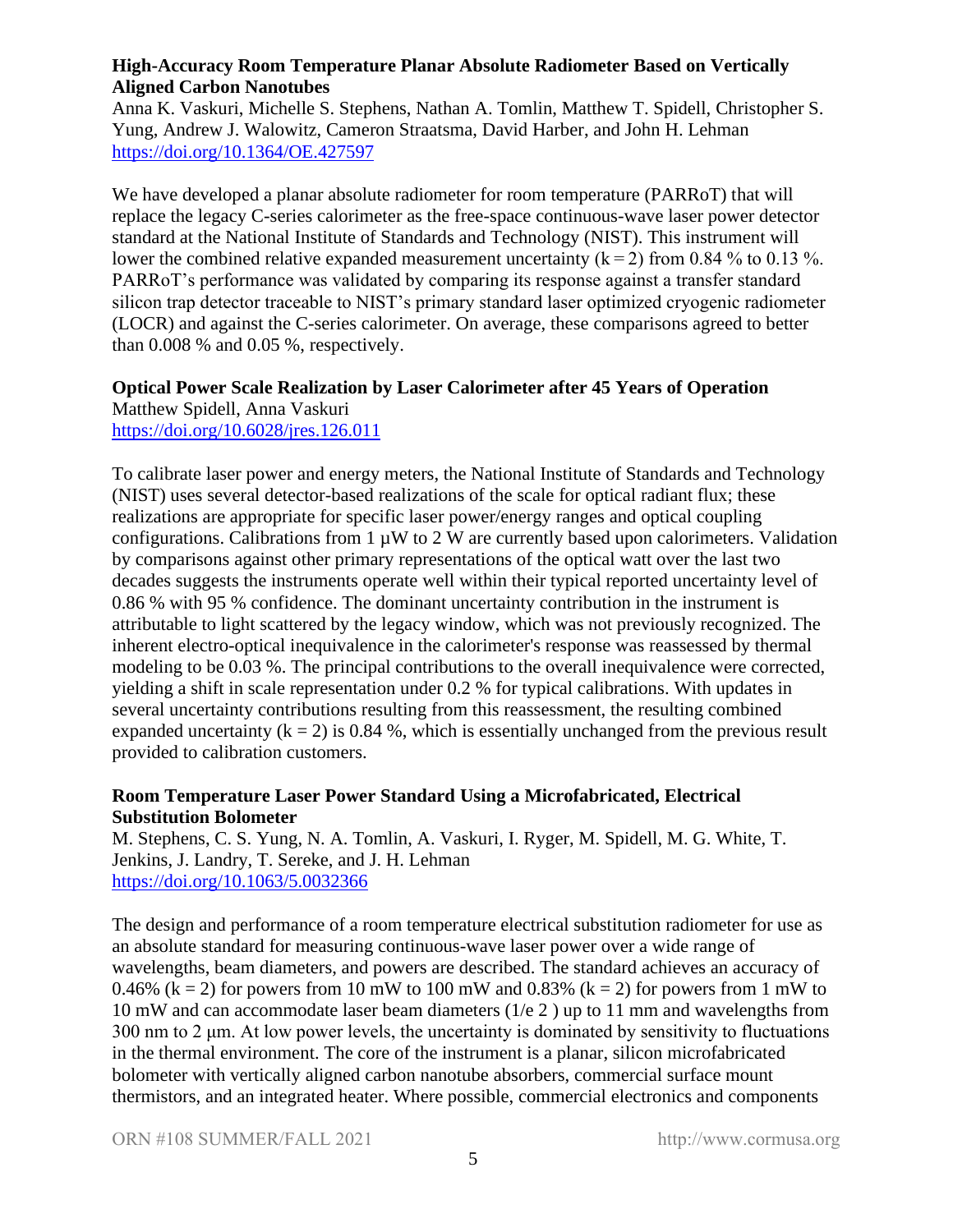were used. The performance was validated by comparing it to a National Institute of Standards and Technology primary standard through a transfer standard silicon trap detector and by comparing it to the legacy "C-series" standards in operation at the U.S. Air Force Metrology and Calibration Division (AFMETCAL).

#### **Conference: 14th International Conference on New Developments and Applications in Optical Radiometry (NEWRAD 2021)**

[https://www.nist.gov/news-events/events/2021/06/14th-international-conference-new](https://www.nist.gov/news-events/events/2021/06/14th-international-conference-new-developments-and-applications-optical)[developments-and-applications-optical](https://www.nist.gov/news-events/events/2021/06/14th-international-conference-new-developments-and-applications-optical)

NEWRAD convened as a digital event June 21-24, 2021. The conference covered all aspects of optical radiation measurements and a wide range of topics were presented, including Earth remote sensing observations and Quantum optics technologies. At the time of this writing, prerecorded talks were still available for view, with links on the conference website.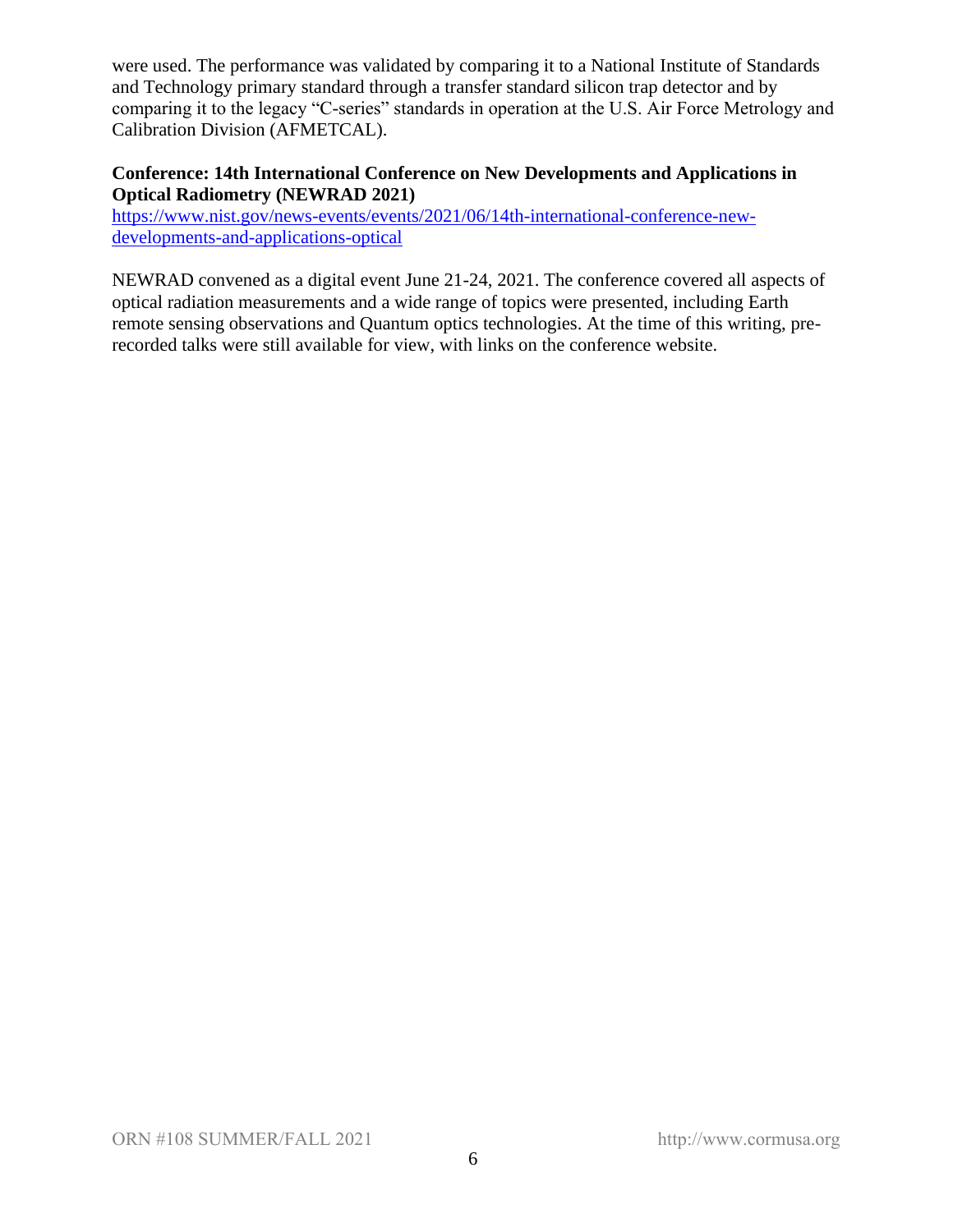#### **NATIONAL RESEARCH COUNCIL OF CANADA**

**NRC** · CNRC I<sup>+</sup> I National Research Conseil national Council Canada

de recherches Canada

#### **NRC LIAISON REPORT**

#### **Digital Calibration Certificates for UV-Vis Transmittance**

We have developed prototype Digital Calibration Certificates for calibrations of transmittance in the UV-Vis range. These digital documents provide annotated calibration data and metadata in XML to support machine-readability. A human-readable version of the certificate is also generated allowing for easy integration into current workflows. Making calibration data machine-readable will support effective and efficient data management and allow for a higher degree of integration in data-driven processes. We have partially automated the generation of both machine-readable and human-readable reports, with future development to focus on streamlining the generation process and extending DCCs to other calibrations. Currently, we are following the XML Schema provided by PTB at https://www.ptb.de/dcc/v2.3.0/dcc.xsd, but we are also investigating alternative formats for the effective communication of spectral data. In order to best meet the needs of users, we encourage anyone interested to contact us with comments and use cases.

For further information, contact Dr. Matthew Beckett (Matthew.Beckett@nrc-cnrc.gc.ca) or Dr. Li-Lin Tay (Li-Lin.Tay@nrc-cnrc.gc.ca).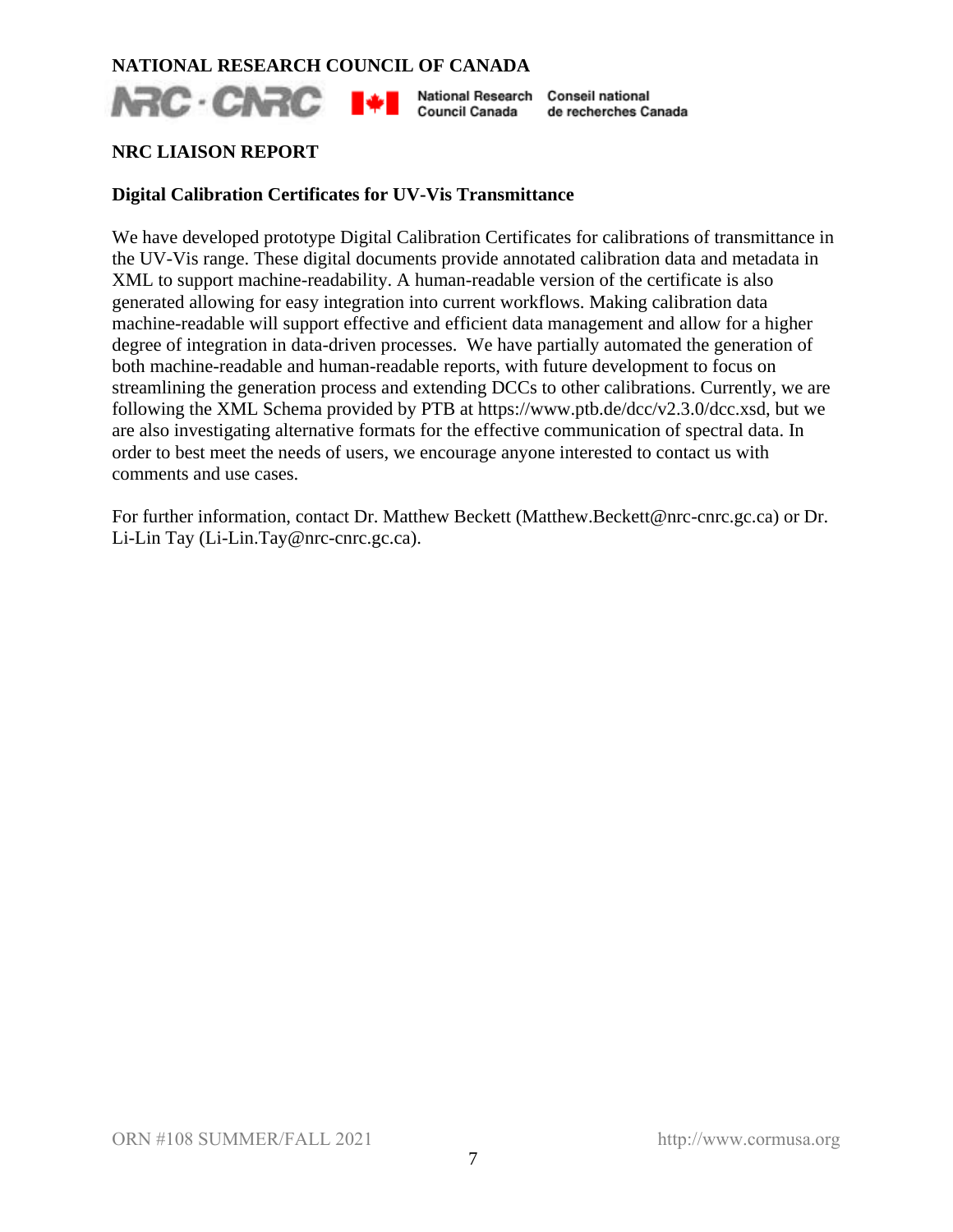

# **UPCOMING IES MEETINGS CALENDAR**

The Illuminating Engineering Society (IES) is sponsoring the following meetings and conferences in the coming months (specific details are subject to change during the ongoing pandemic):

**IES Street and Area Lighting Conference** Atlanta, GA October 10-13, 2021 <https://www.ies.org/events/street-area-lighting-conference/>

**LightFair** New York, NY October 25-29, 2021 [http://www.lightfair.com](http://www.lightfair.com/)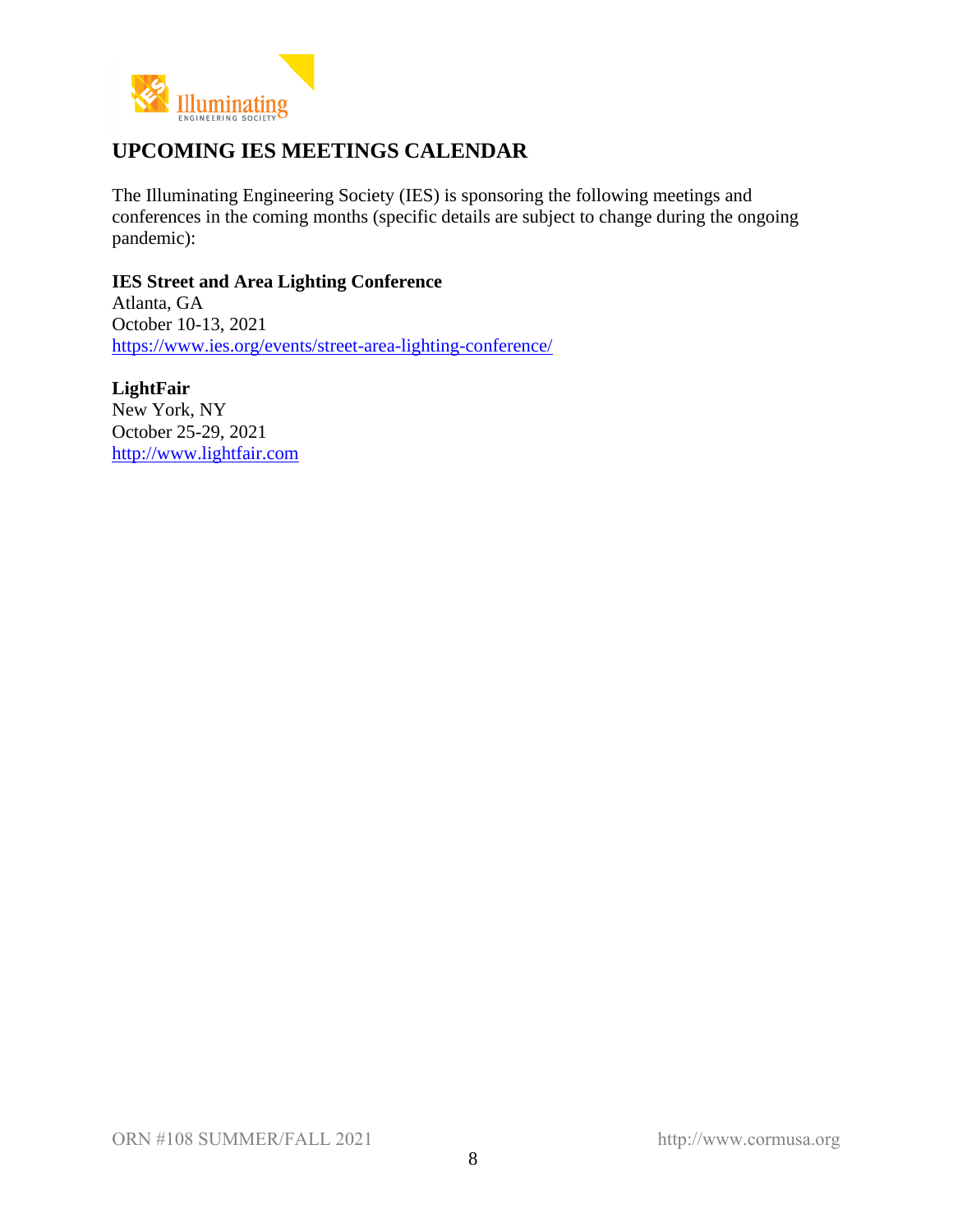**NEWS FROM THE CIE**



**Upcoming Events** (subject to change; please check [www.cie.co.at](http://www.cie.co.at/) for latest details)

# **CIE NC Bulgaria 2021 Sixth Junior Hybrid Conference on Lighting (Lighting)** Gabrovo, Bulgaria and Online

September 23-25, 2021 <https://cie.co.at/news/cie-nc-bulgaria-2021-sixth-junior-hybrid-conference-lighting-lighting>

**CIE 2021 Midterm Meeting** Online September 27-29, 2021 <http://cie.co.at/news/cie-midterm-meeting-2021>

## **Other CIE News**

CIE issued the following news items in 2021:

- CIE TC 3-59 New TC on the Integration of Daylight and Electric Lighting Photometric, Colorimetric and Radiometric Requirements for the Spectral Design of Indoor Lighting
- CIE TC 3-60 New TC on Spectral Daylight Characteristics
- CIE TC 2-95 New TC on the Measurement of Obtrusive Light and Sky Glow

Visit [http://www.cie.co.at](http://www.cie.co.at/) for additional information.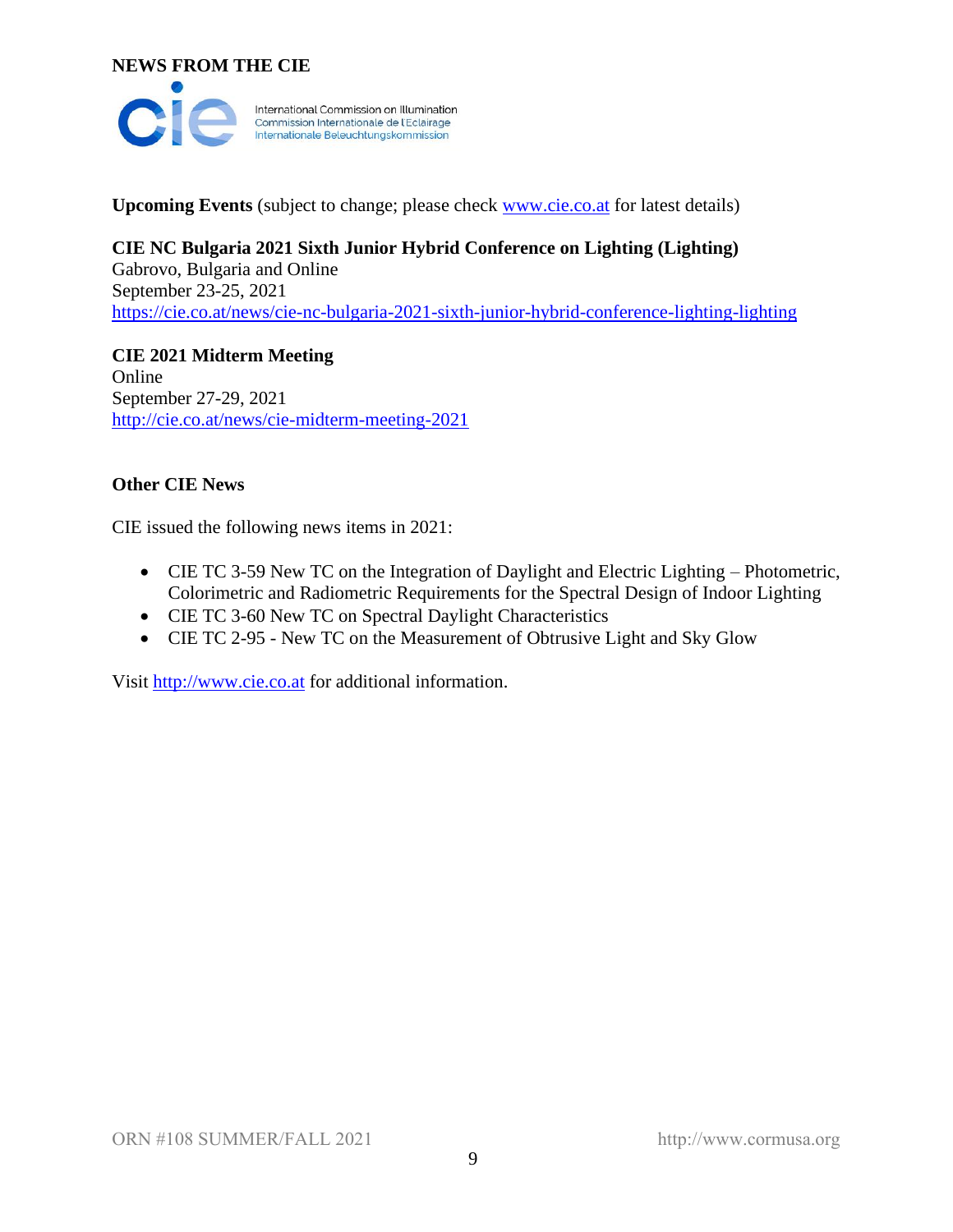#### **OTHER NEWS…**

#### **ISO/TS 23031:2020 Graphic Technology: Assessment and Validation of the Performance of Spectrocolorimeters and Spectrodensitometers**

ISO TC 130 Graphic Technology has published a new Technical Specification (ISO/TS 23031:2020 Graphic Technology), which describes procedures for the assessment and validation of the performance of an optical spectrometer intended for use in capturing the spectral reflectance factor or the spectral radiance factor of printed areas comprised of non-fluorescent or fluorescent materials, respectively. While it does not describe the application to transmitting materials directly, many of the procedures can be applied to transmitting systems by backing them with a reflective white backing material.

This document does not address spectral measurements appropriate to other specific application needs, such as those used during the production of materials (e.g. printing paper and proofing media), which are well described by ISO standards under the jurisdiction of ISO/TC 6. It does not describe the special requirements for testing instruments that make in-process or online colour measurements. It is available now from the ANSI Publication Store.

#### **Rensselaer's Lighting Research Center Demonstrates 3D-Printed Interior Architecture with Lighting**

The 3D printing for lighting research program at Rensselaer's Lighting Research Center (LRC) revealed a prototype of a 3D-printed interior wall for building construction. The wall was printed at the LRC laboratory with functional and decorative features, including the mechanisms required for lighting, with the aim of creating a cohesive, whole system interior architecture that integrates all required electrical, mechanical, and thermal components. For more details, visit: <https://www.lrc.rpi.edu/programs/solidstate/news/3DInteriorWall.asp>

#### **Light and Health Research Center at Mount Sinai Established**

The Light and Health Research Center, part of the Department of Population Health Science and Policy in the Icahn School of Medicine at Mount Sinai, has been established with Dr. Mariana Figueiro as Director. The center will be based in the Riverview Center in Menands, NY, and will work in areas of Light and Human Health, Light for Energy Efficiency, Light for Transportation Safety, Light for Plant Health, and Outreach Education. For more information, visit: <http://icahn.mssm.edu/lhrc>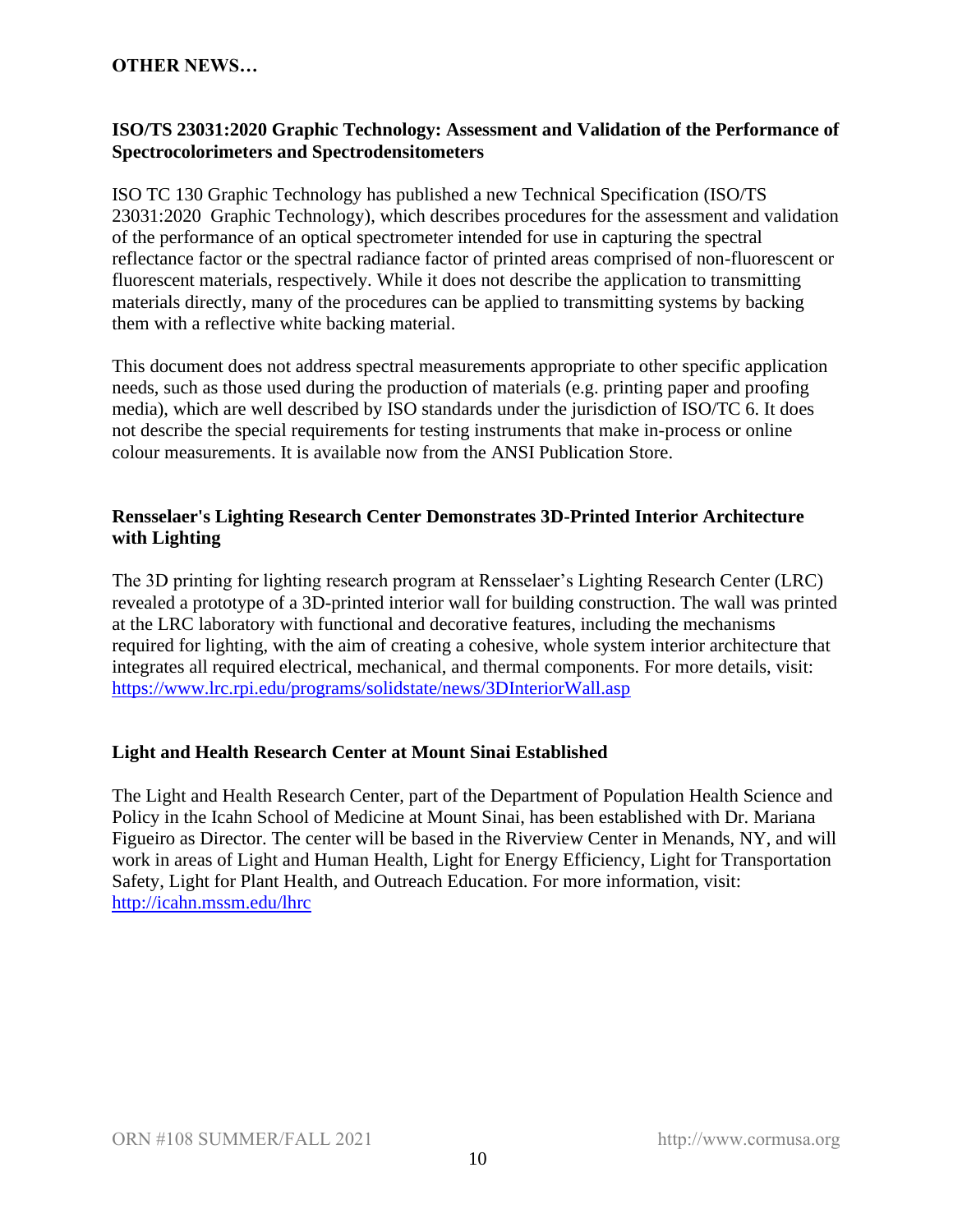

**Council for Optical Radiation Measurements** 

#### **Purpose of the Council for Optical Radiation Measurements (CORM)**

The Council for Optical Radiation Measurements is a non-profit organization with the following aims:

- 1. To establish and publish consensus among interested parties on national, industrial and academic requirements for physical standards, calibration services, and inter-laboratory collaboration programs in the fields of optical radiation measurement, including measurement of the transmittance and reflectance properties of materials, measurement of radiant sources, and characterization of optical detectors used for the measurement of these properties.
- 2. To establish national consensus on the priorities for these requirements.
- 3. To maintain liaison with the National Institute of Standards and Technology (NIST) and The National Research Council Canada (NRC) and to advise the Institute(s) of requirements and priorities.
- 4. To cooperate with other organizations, both public and private, to accomplish these objectives for the direct and indirect benefit of the public at large.
- 5. To assure that information on existing or proposed standards, calibration services, collaboration programs, and its own activities is widely disseminated to interested parties.
- 6. To answer inquiries about such standards activities or to forward such inquiries to the appropriate agencies.

#### Optical Radiation News Editorial Policy

*Optical Radiation News* (ORN) is published semi-annually each year. ORN reports upcoming technical meetings and news from NIST and other national metrology laboratories. News relating to the status and progress in optical radiation metrology from affiliated organizations, including, but not limited to, the *Commission International De Éclairage* (International Commission on Illumination, CIE), Inter-Society Color Council (ISCC), Lamp Testing Engineers Conference (LTEC), etc., is welcome. No commercial advertising, endorsements, or contributions with commercial content are included in ORN. Unsolicited contributions are subject to review and approval by the editor, CORM publications committee, and /or executive board prior to publication. Anonymous contributions will not be accepted. Contact information for a submission is required and will be published. ORN is included free with CORM membership.

#### Instructions for Contributing Authors

ORN is published in English. Deadlines for submission of News items and announcements concerning optical radiation metrology are 1 March and 1 September. Items may be submitted to the editor in via fax or e-mail attachments in plain ASCII text or common electronic word processing file formats, preferably Microsoft Word® or Corel WordPerfect®. Contributions should be in 12 point Times New Roman font with simple formatting, e.g., the "Normal" style and template in Word. *Use of complex style templates and formatting is strongly discouraged*. Submissions with high quality pertinent electronic graphics are welcome, however digital photographs and graphics will be reproduced in black-and-white or grayscale. Graphics included in hardcopy submissions via fax will not be reproduced. Submissions are credited to organizations, rather than individuals.

#### Policy on Commercial Activities at CORM Conferences

The Council for Optical Radiation Measurements (CORM) does not permit commercial activities in conjunction with technical sessions of CORM conferences and CORM workshops. Commercial activities include, but are not limited to, product exhibition and dissemination or display of advertising in any format. Speakers at CORM conferences and workshops may not use talks for overt commercialization of products. Commercial activities as defined above are permitted for a fee for defined periods prior to social activities associated with the conference or workshop at the discretion of the CORM Board of Directors. Registration requirements, details of the structure of the allowed activities and fees are (event and site) specific.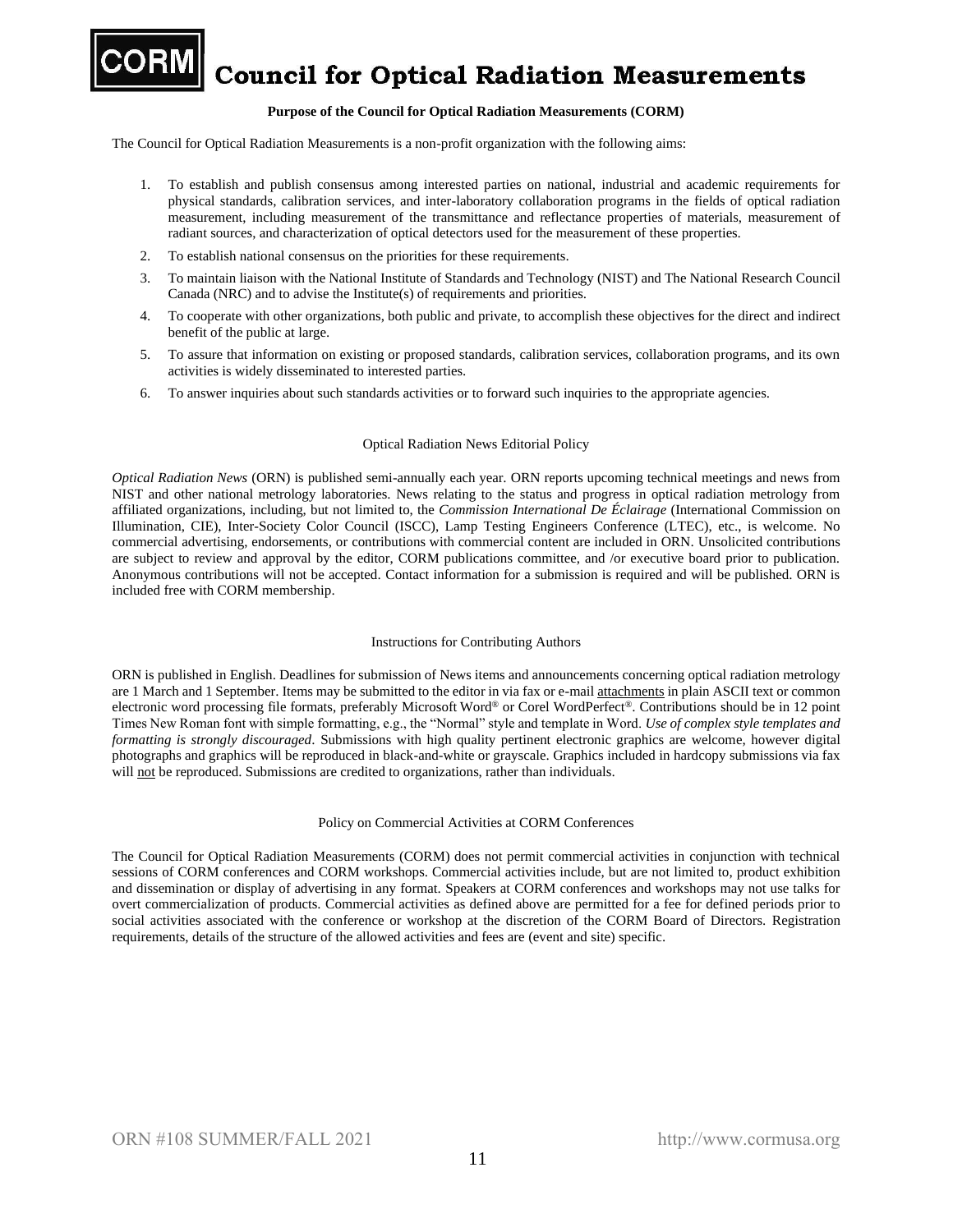#### **Officers and Board of Directors**

#### **President**

Mark Jongewaard LTI Optics, LLC 10850 Dover Street, Suite 300 Westminster, CO 80021 Ph: 720-457-7155 Fx: 720-891-0031 Email: [mark@ltioptics.com](mailto:mark@ltioptics.com)

#### **Vice-President**

John Bullough Light and Health Research Center 150 Broadway, Suite 560 Icahn School of Medicine at Mount Sinai Albany, NY 12205 Ph: 518-368-5418 Email: [John.B](mailto:John.)ullough@mountsinai.org

#### **Treasurer**

Macedonio Anaya The Boeing Company PO Box 3707, MC 19-RU Seattle, WA 98124-2207 Ph: 206-544-1677 Fx: 206-662-1723 Email: [massy.anaya@boeing.com](mailto:massy.anaya@boeing.com)

#### **Secretary**

Robert Angelo Gigahertz-Optik Inc 110 Haverhill Road Amesbury, MA 01913 Ph: 978-462-1818 Email: [b.angelo@gigahertz-optik.com](mailto:b.angelo@gigahertz-optik.com)

#### **Directors**

Dave Gross Ph: 617-876-7001 Email: [davy.gross@gmail.com](mailto:davy.gross@gmail.com)

James Leland Copia –Lux LLC 51 Ball Pak Rd Goshen, NH 03752 Ph: 603-504-2855 Email: [jleland@copia-lux.com](mailto:jleland@copia-lux.com) Andrew Jackson Signify 3861 South 9th Street Salina, KS 67401 Ph: 785-822-1540 Fx:785-822-1510 E-mail: [andy.jackson@signify.com](mailto:andy.jackson@signify.com)

Mike Grather LightLab International Allentown LLC Ph: 484-273-0705 x101 Email: [mike@LightLabAllentown.com](mailto:mike@LightLabAllentown.com)

Kevin Lange Konica Minolta Sensing Email: [kevin.lange@konicaminolta.com](mailto:kevin.lange@konicaminolta.com)

#### **Associated Individuals**

#### **Liaison with NIST Gaithersburg**

Heather Patrick 100 Bureau Drive Stop 8442 Gaithersburg, MD 20899-8442 Phone: 301-975-4684 Email: [heather.patrick@nist.gov](mailto:heather.patrick@nist.gov)

#### **Liaisons with NRC**

Dr. Angela Gamouras Research Officer, NRC Metrology National Research Council Canada / Government of Canada Tel: 613-993-2489 Email: [angela.gamouras@nrc-cnrc.gc.ca](mailto:angela.gamouras@nrc-cnrc.gc.ca)

Dr. Luke Sandilands Research Officer, NRC Metrology National Research Council of Canada / Government of Canada Ph: 613-990-8990 Email: [Luke.Sandilands@nrc-cnrc.gc.ca](mailto:Luke.Sandilands@nrc-cnrc.gc.ca)

ORN #108 SUMMER/FALL 2021 http://www.cormusa.org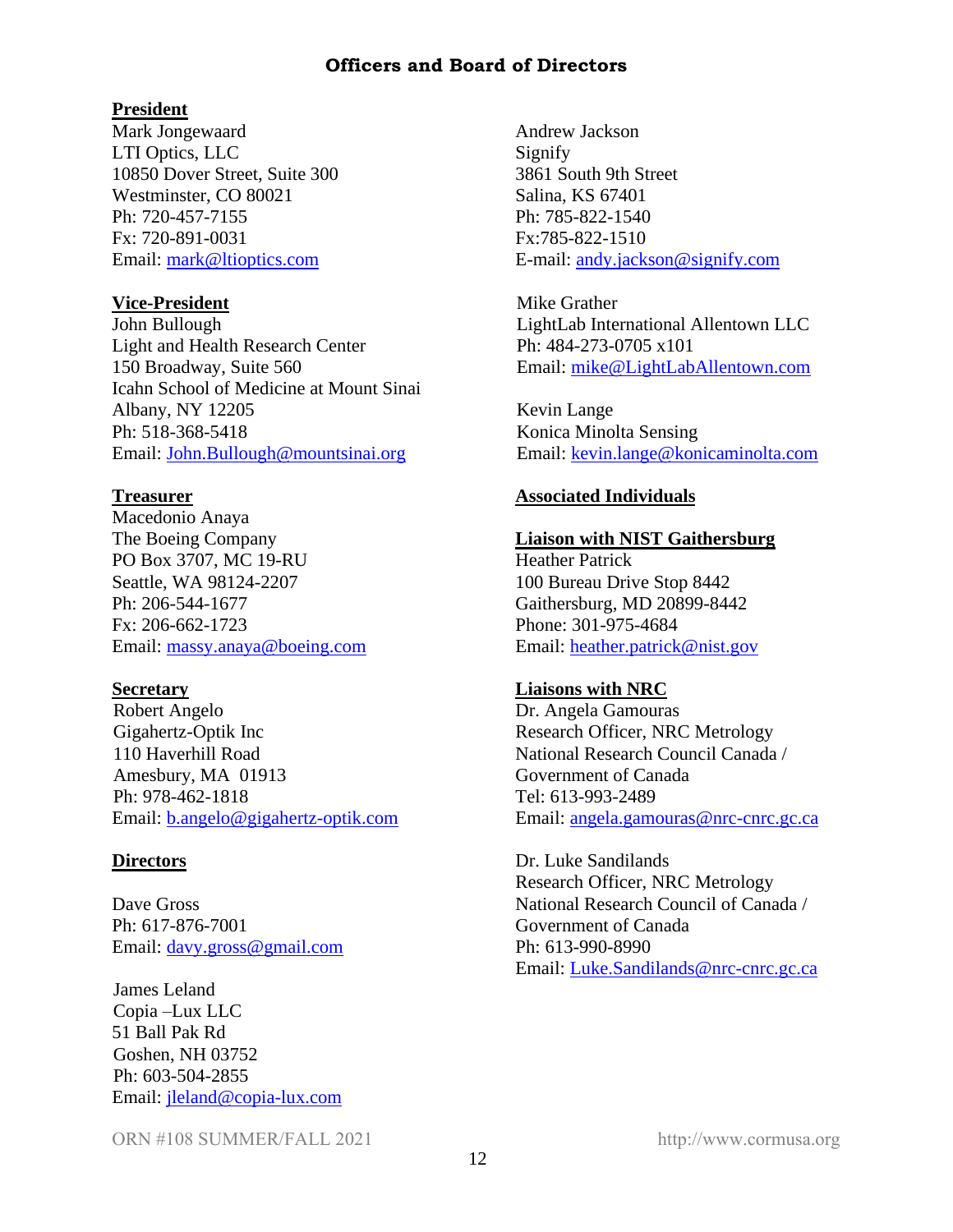## **Liaison with CENAM**

Carlos Matamoros-Garcia CENAM km 4.5 carretera a los Cues Municipio El Marques Queretaro, MEXICO 76241 Email: [cmatamor@cenam.mx](mailto:cmatamor@cenam.mx) Tel: 524422110550

#### **Editor, Optical Radiation News (ORN)**

John Bullough Light and Health Research Center 150 Broadway, Suite 560 Icahn School of Medicine at Mount Sinai Menands, NY 12205 Ph: 518-368-5418 Email: [John.Bullough@mountsinai.org](mailto:John.Bullough@mountsinai.org)